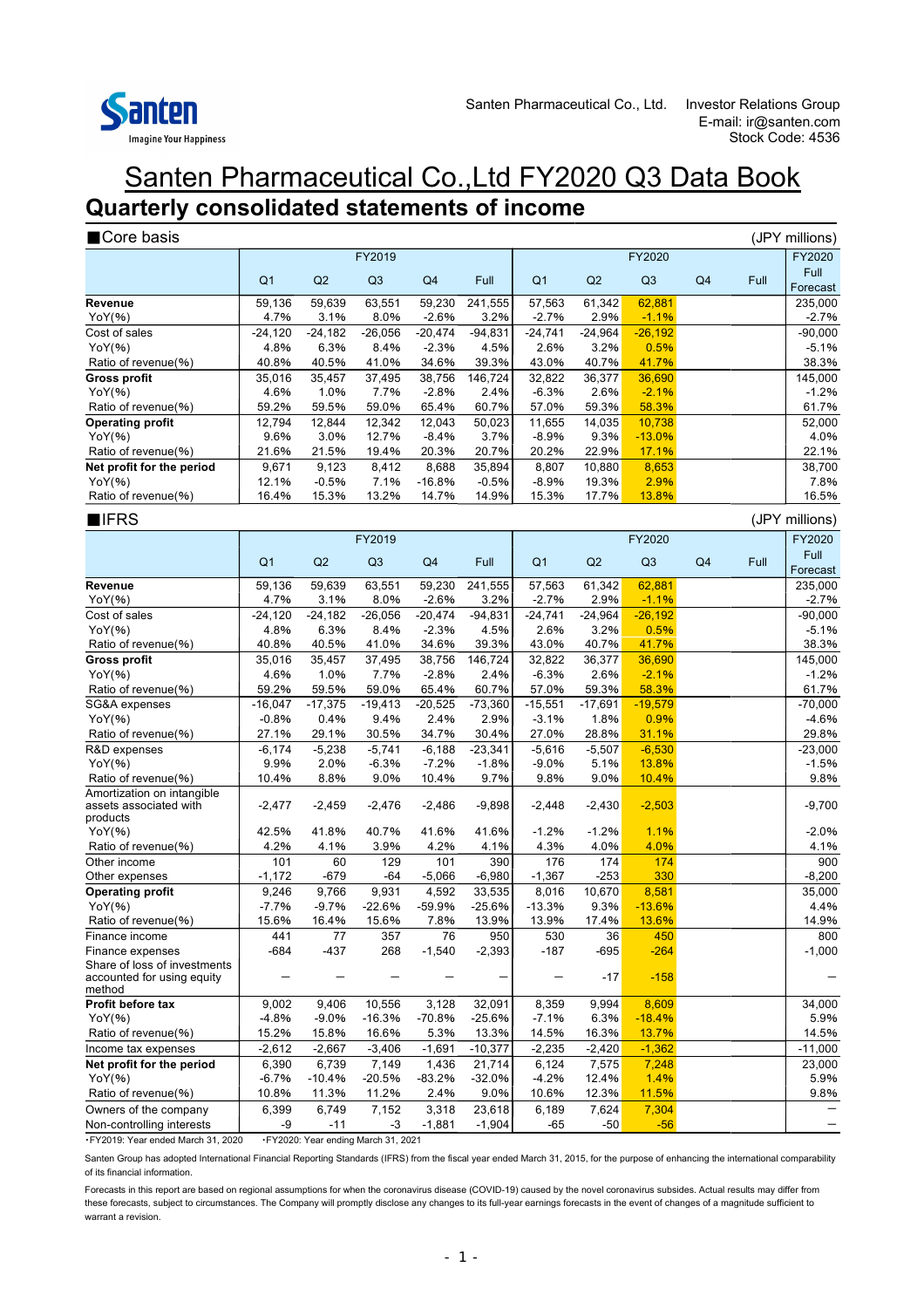# **Quarterly revenue details**

| (JPY millions)<br>■Revenue by business segment |                |                |                |                |          |                |         |                |    |      |                  |  |  |  |
|------------------------------------------------|----------------|----------------|----------------|----------------|----------|----------------|---------|----------------|----|------|------------------|--|--|--|
|                                                | FY2019         |                |                |                |          |                | FY2020  |                |    |      |                  |  |  |  |
|                                                | Q <sub>1</sub> | Q <sub>2</sub> | Q <sub>3</sub> | Q <sub>4</sub> | Full     | Q <sub>1</sub> | Q2      | Q <sub>3</sub> | Q4 | Full | Full<br>Forecast |  |  |  |
| Prescription pharmaceuticals                   | 54,247         | 55.235         | 59,227         | 55,875         | 224.584  | 54.336         | 57.150  | 59,030         |    |      | 220,835          |  |  |  |
| YoY(%)                                         | 4.2%           | 4.5%           | 9.1%           | $-1.7%$        | 4.0%     | 0.2%           | 3.5%    | $-0.3%$        |    |      | $-1.7%$          |  |  |  |
| OTC pharmaceuticals                            | 3.713          | 2.998          | 3,135          | 2.189          | 12.034   | 2.043          | 2.961   | 2,382          |    |      | 9.300            |  |  |  |
| YoY(%)                                         | 5.6%           | -26.0%         | $-14.4%$       | -26.9%         | $-15.4%$ | -45.0%         | $-1.2%$ | $-24.0%$       |    |      | $-22.7%$         |  |  |  |
| Medical devices                                | 834            | 1.004          | 851            | 826            | 3,515    | 827            | 889     | 1,071          |    |      | 3.755            |  |  |  |
| Others                                         | 343            | 402            | 338            | 340            | 1.422    | 357            | 341     | 398            |    |      | 1,110            |  |  |  |
| Total                                          | 59.136         | 59.639         | 63,551         | 59.230         | 241.555  | 57,563         | 61.342  | 62,881         |    |      | 235,000          |  |  |  |
| YoY(%)                                         | 4.7%           | 3.1%           | 8.0%           | $-2.6%$        | 3.2%     | $-2.7%$        | 2.9%    | $-1.1%$        |    |      | $-2.7%$          |  |  |  |

| (JPY millions)<br>[Japan]    |                |                |                |                |          |                |         |                |    |      |                  |  |  |
|------------------------------|----------------|----------------|----------------|----------------|----------|----------------|---------|----------------|----|------|------------------|--|--|
|                              |                |                | FY2019         |                |          |                |         | FY2020         |    |      | FY2020           |  |  |
|                              | Q <sub>1</sub> | Q <sub>2</sub> | Q <sub>3</sub> | Q <sub>4</sub> | Full     | Q <sub>1</sub> | Q2      | Q <sub>3</sub> | Q4 | Full | Full<br>Forecast |  |  |
| Prescription pharmaceuticals | 33,584         | 34.918         | 39.341         | 41.000         | 148.842  | 35,078         | 36.075  | 38,992         |    |      | 143.000          |  |  |
| YoY(%)                       | $-0.4%$        | 4.9%           | 6.2%           | 5.4%           | 4.1%     | 4.4%           | 3.3%    | $-0.9%$        |    |      | $-3.9%$          |  |  |
| OTC pharmaceuticals          | 3.637          | 2.919          | 3.060          | 2.106          | 11.722   | 1.975          | 2,851   | 2,303          |    |      | 9.000            |  |  |
| YoY(%)                       | 5.3%           | -26.4%         | $-14.9%$       | -27.8%         | $-15.8%$ | -45.7%         | $-2.3%$ | $-24.7%$       |    |      | $-23.2%$         |  |  |
| Medical devices              | 729            | 891            | 753            | 806            | 3.179    | 645            | 690     | 784            |    |      | 3.000            |  |  |
| Others                       | 316            | 354            | 311            | 300            | 1.281    | 317            | 318     | 358            |    |      | 1,000            |  |  |
| Total                        | 38.265         | 39.082         | 43.465         | 44.212         | 165.024  | 38.016         | 39.934  | 42.438         |    |      | 156.000          |  |  |
| YoY(%)                       | 0.6%           | 2.4%           | 4.8%           | 3.4%           | 2.8%     | $-0.7%$        | 2.2%    | $-2.4%$        |    |      | $-5.5%$          |  |  |

| [Overseas]                   | (JPY millions) |          |        |          |        |                |                |                |    |      |                  |  |  |  |
|------------------------------|----------------|----------|--------|----------|--------|----------------|----------------|----------------|----|------|------------------|--|--|--|
|                              |                |          | FY2019 |          |        |                |                | FY2020         |    |      |                  |  |  |  |
|                              | Q <sub>1</sub> | Q2       | Q3     | Q4       | Full   | Q <sub>1</sub> | Q <sub>2</sub> | Q <sub>3</sub> | Q4 | Full | Full<br>Forecast |  |  |  |
| Prescription pharmaceuticals | 20,663         | 20.318   | 19.887 | 14.875   | 75.742 | 19,258         | 21.076         | 20.037         |    |      | 77.835           |  |  |  |
| YoY(%)                       | 12.8%          | 3.8%     | 15.2%  | -17.0%   | 3.6%   | $-6.8%$        | 3.7%           | 0.8%           |    |      | 2.8%             |  |  |  |
| OTC pharmaceuticals          | 76             | 78       | 75     | 83       | 312    | 67             | 110            | 79             |    |      | 300              |  |  |  |
| YoY(%)                       | 25.5%          | $-10.8%$ | 9.9%   | 8.2%     | 6.5%   | $-11.2%$       | 40.4%          | 5.1%           |    |      | $-3.9%$          |  |  |  |
| Medical devices              | 105            | 113      | 98     | 21       | 336    | 182            | 199            | 287            |    |      | 755              |  |  |  |
| <b>Others</b>                | 27             | 48       | 26     | 40       | 141    | 40             | 23             | 40             |    |      | 110              |  |  |  |
| Total                        | 20.870         | 20.557   | 20.086 | 15.018   | 76.531 | 19.547         | 21.408         | 20.443         |    |      | 79.000           |  |  |  |
| YoY(%)                       | 13.2%          | 4.4%     | 15.6%  | $-16.9%$ | 4.0%   | $-6.3%$        | 4.1%           | 1.8%           |    |      | 3.2%             |  |  |  |

| (JPY millions)<br>Revenue by region |                |         |                |                |        |                |         |                |    |      |                  |  |  |  |
|-------------------------------------|----------------|---------|----------------|----------------|--------|----------------|---------|----------------|----|------|------------------|--|--|--|
|                                     |                |         | FY2019         |                |        |                |         | FY2020         |    |      | FY2020           |  |  |  |
|                                     | Q <sub>1</sub> | Q2      | Q <sub>3</sub> | Q <sub>4</sub> | Full   | Q <sub>1</sub> | Q2      | Q <sub>3</sub> | Q4 | Full | Full<br>Forecast |  |  |  |
| China                               | 6.753          | 6.958   | 5.659          | 2.950          | 22.321 | 5.806          | 6,952   | 5,570          |    |      | 23,000           |  |  |  |
| YoY(%)                              | 26.3%          | 9.4%    | 23.8%          | $-42.0%$       | 4.5%   | $-14.0%$       | $-0.1%$ | $-1.6%$        |    |      | 3.0%             |  |  |  |
| Asia (China is not included)        | 4.453          | 4.311   | 3.899          | 3,832          | 16.496 | 3.953          | 5.244   | 4,117          |    |      | 17.000           |  |  |  |
| YoY(%)                              | 19.9%          | $-5.3%$ | 10.3%          | 3.1%           | 6.3%   | $-11.2%$       | 21.6%   | 5.6%           |    |      | 3.1%             |  |  |  |
| <b>EMEA</b>                         | 9.456          | 8.944   | 10.481         | 8,098          | 36,979 | 9.566          | 8,859   | 10,021         |    |      | 37.000           |  |  |  |
| YoY(%)                              | .8%            | 2.9%    | 15.5%          | $-11.0%$       | 2.3%   | 1.2%           | $-0.9%$ | $-4.4%$        |    |      | 0.1%             |  |  |  |
| Americas                            | 208            | 344     | 46             | 137            | 735    | 222            | 353     | 736            |    |      | 2.000            |  |  |  |
| YoY(%)                              | 116.1%         | 311.2%  | $-76.4%$       | $-13.1%$       | 38.0%  | 6.6%           | 2.4%    | -              |    |      | 172.0%           |  |  |  |